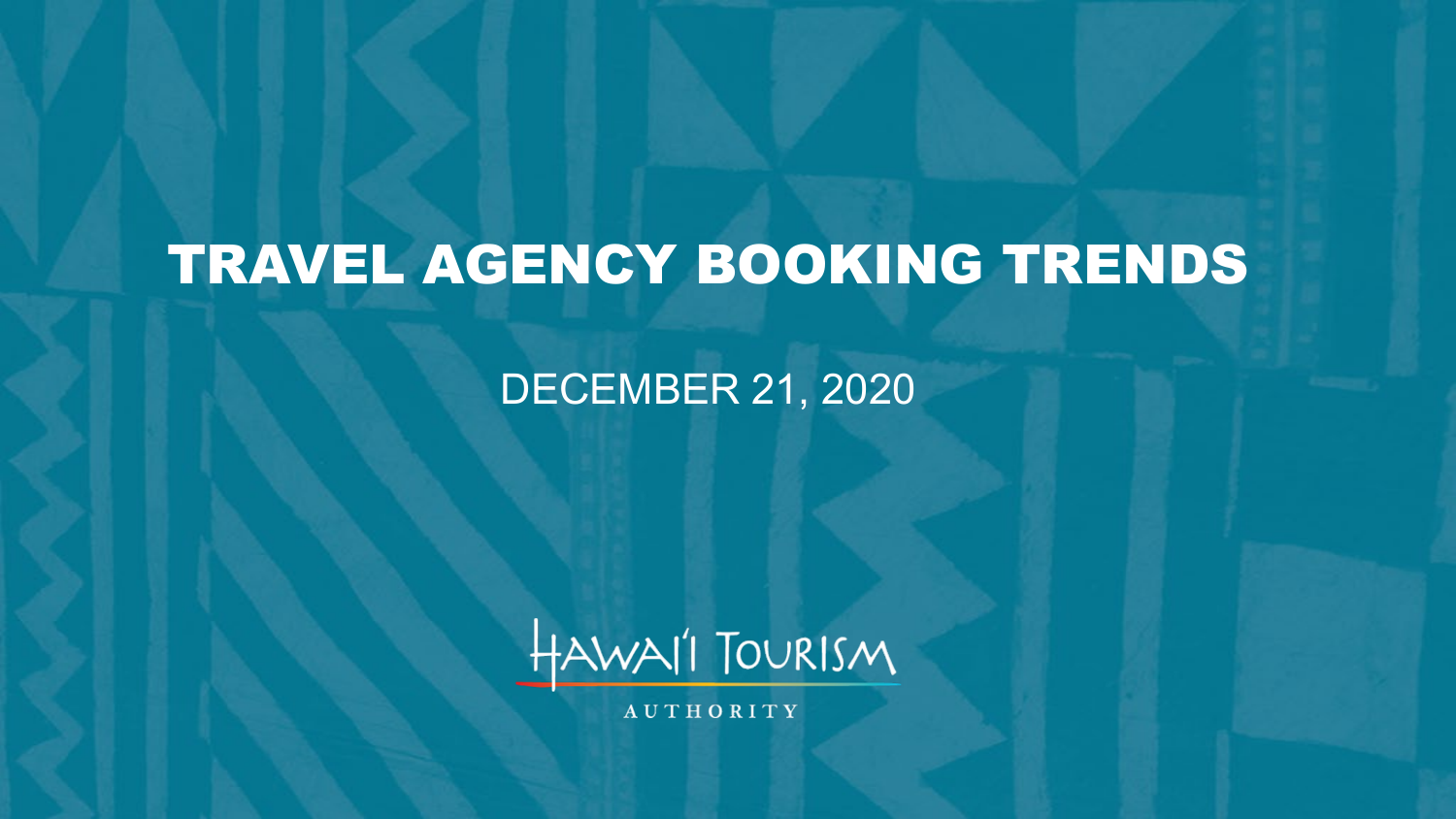# Global Agency Pro

- HTA subscribes to Global Agency Pro, an online travel distribution system consisting of Travel Agency data
- Global Agency Pro provides access to over 90% of the world's Travel Agency airline transactions
- The database consists of five years of historical ticketing data and one year of advance purchase data
- The information is updated daily with a recency of two days prior to current date

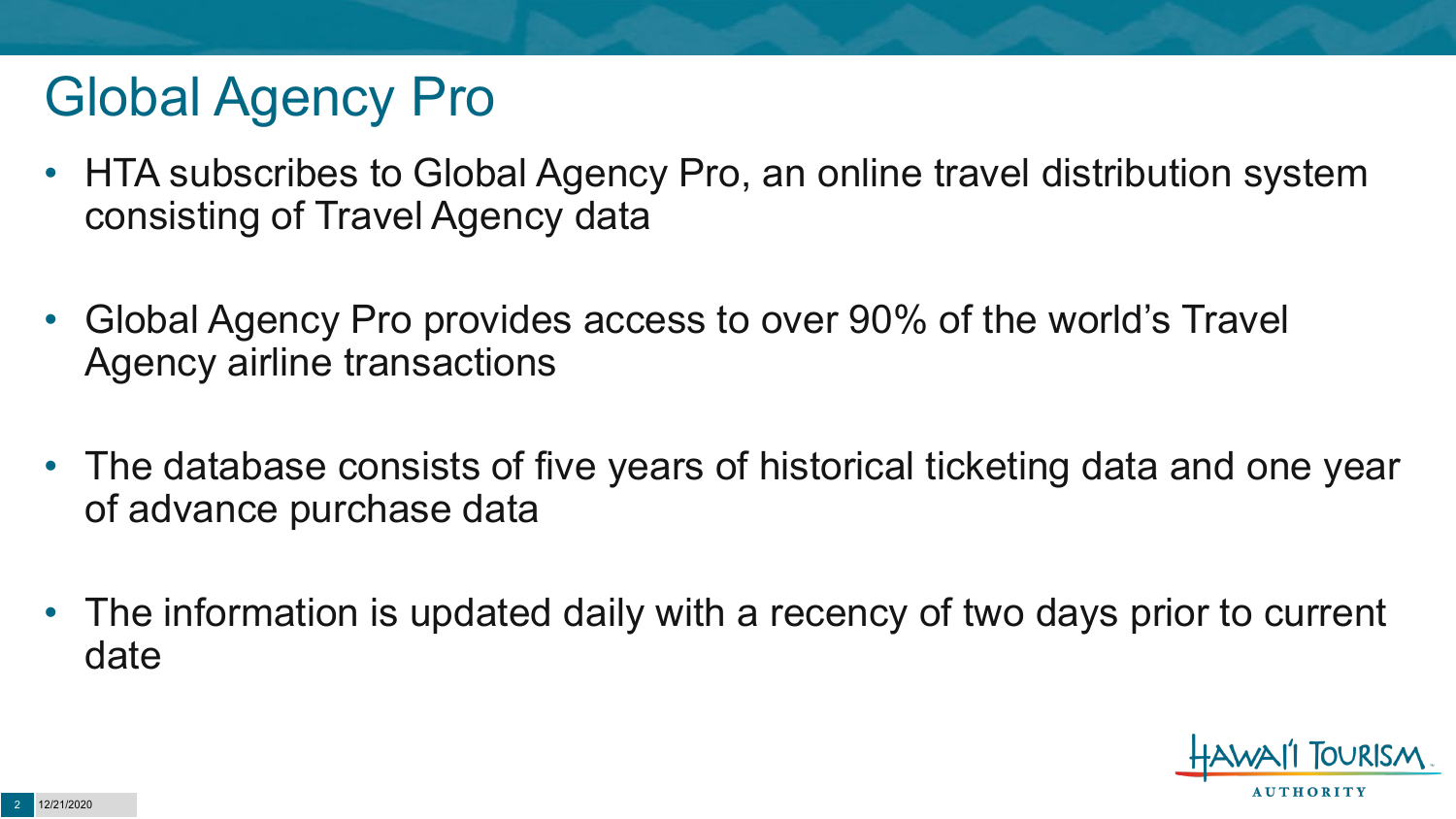# Global Agency Pro Index

### • Bookings

- Net sum of the number of visitors (i.e., excluding Hawai'i residents and inter-island travelers) from Sales transactions counted, including Exchanges and Refunds.
- Booking Date
- The date on which the ticket was purchased by the passenger. Also known as the Sales Date

### • Travel Date

– The date on which travel is expected to take place.

## • Point of Origin Country

– The country which contains the airport at which the ticket started

## • Travel Agency

– Travel Agency associated with the ticket is doing business (DBA)

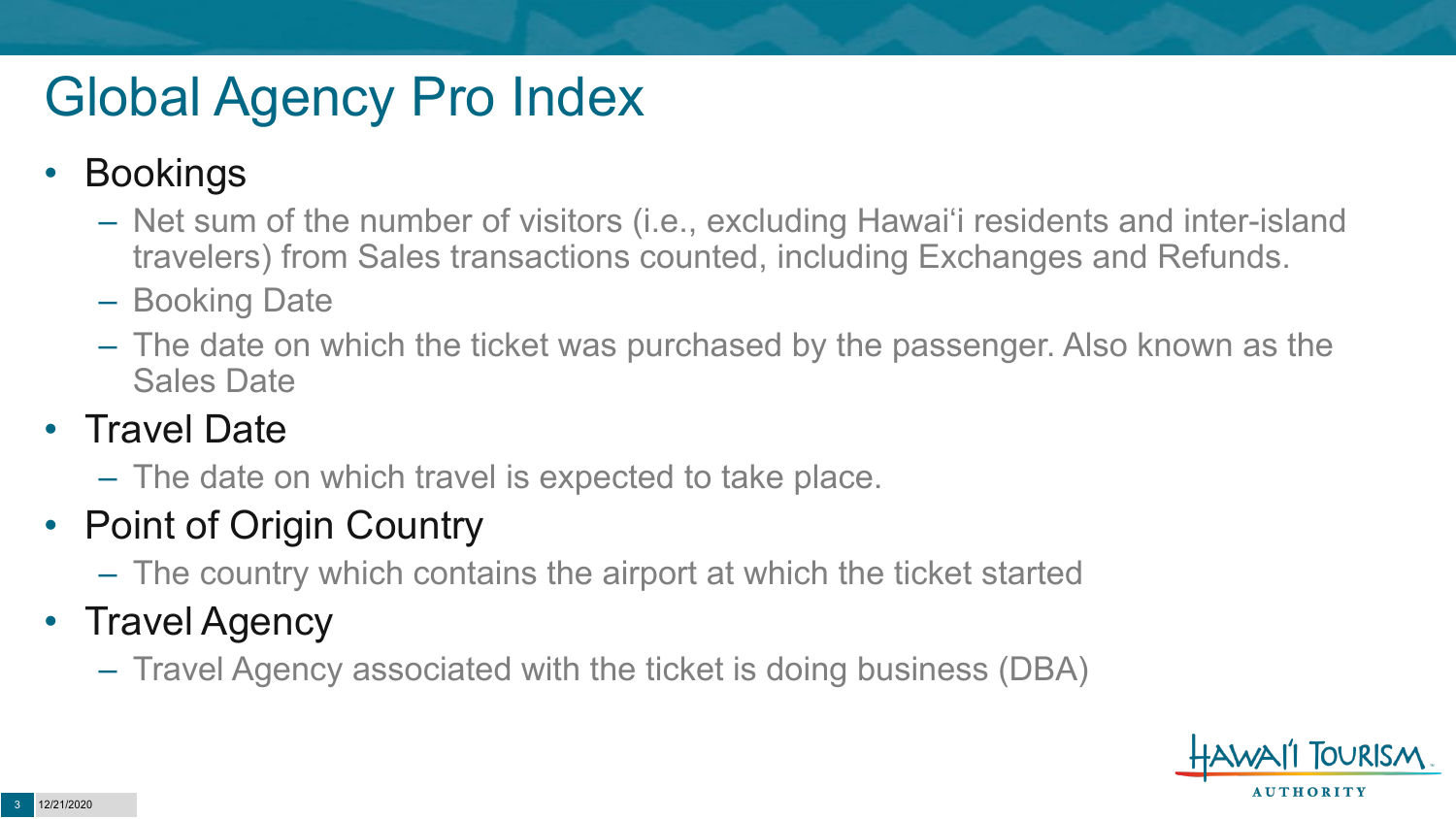US

Travel Agency Booking Pace for Future Arrivals, 2020 vs 2019 by Month

Travel Agency Booking Pace for Future Arrivals, 2021 vs 2020 by Quarter

**AUTHORITY** 



Source: Global Agency Pro as of 12/19/20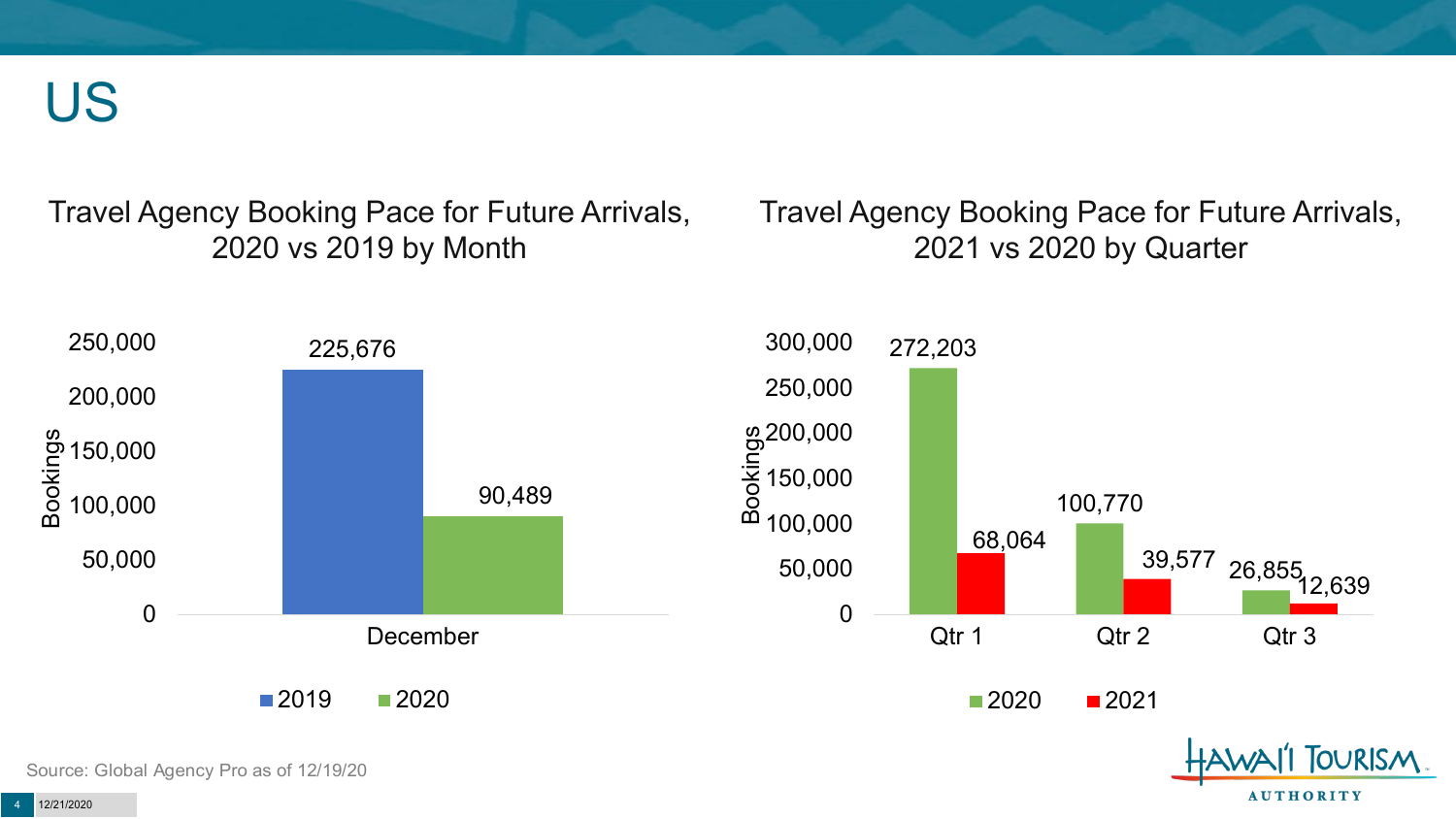

Travel Agency Booking Pace for Future Arrivals, 2020 vs 2019 by Month

Travel Agency Booking Pace for Future Arrivals, 2021 vs 2020 by Quarter

**AUTHORITY** 



Source: Global Agency Pro as of 12/19/20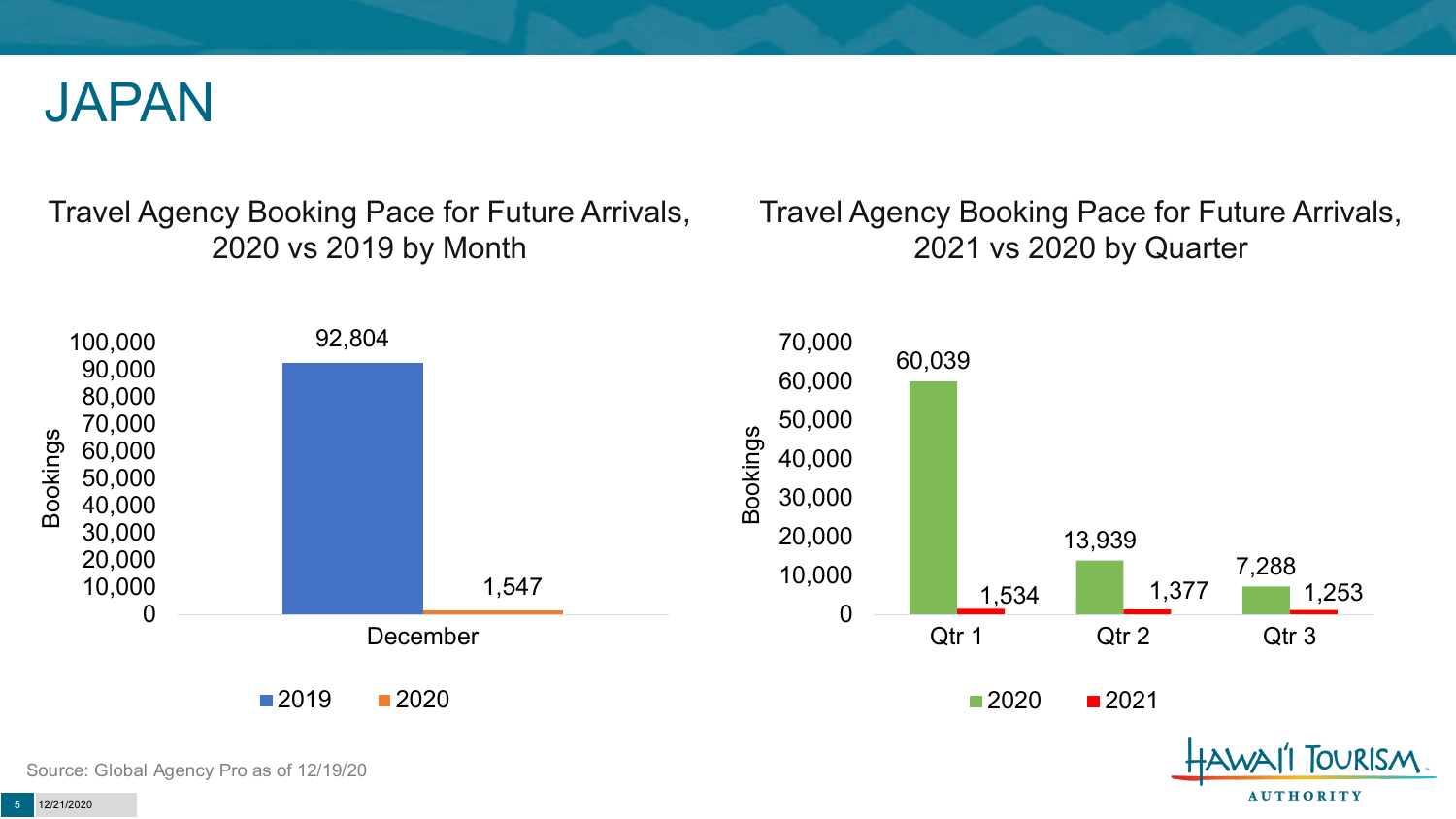## CANADA

Travel Agency Booking Pace for Future Arrivals, 2020 vs 2019 by Month

Travel Agency Booking Pace for Future Arrivals, 2021 vs 2020 by Quarter

**AUTHORITY** 

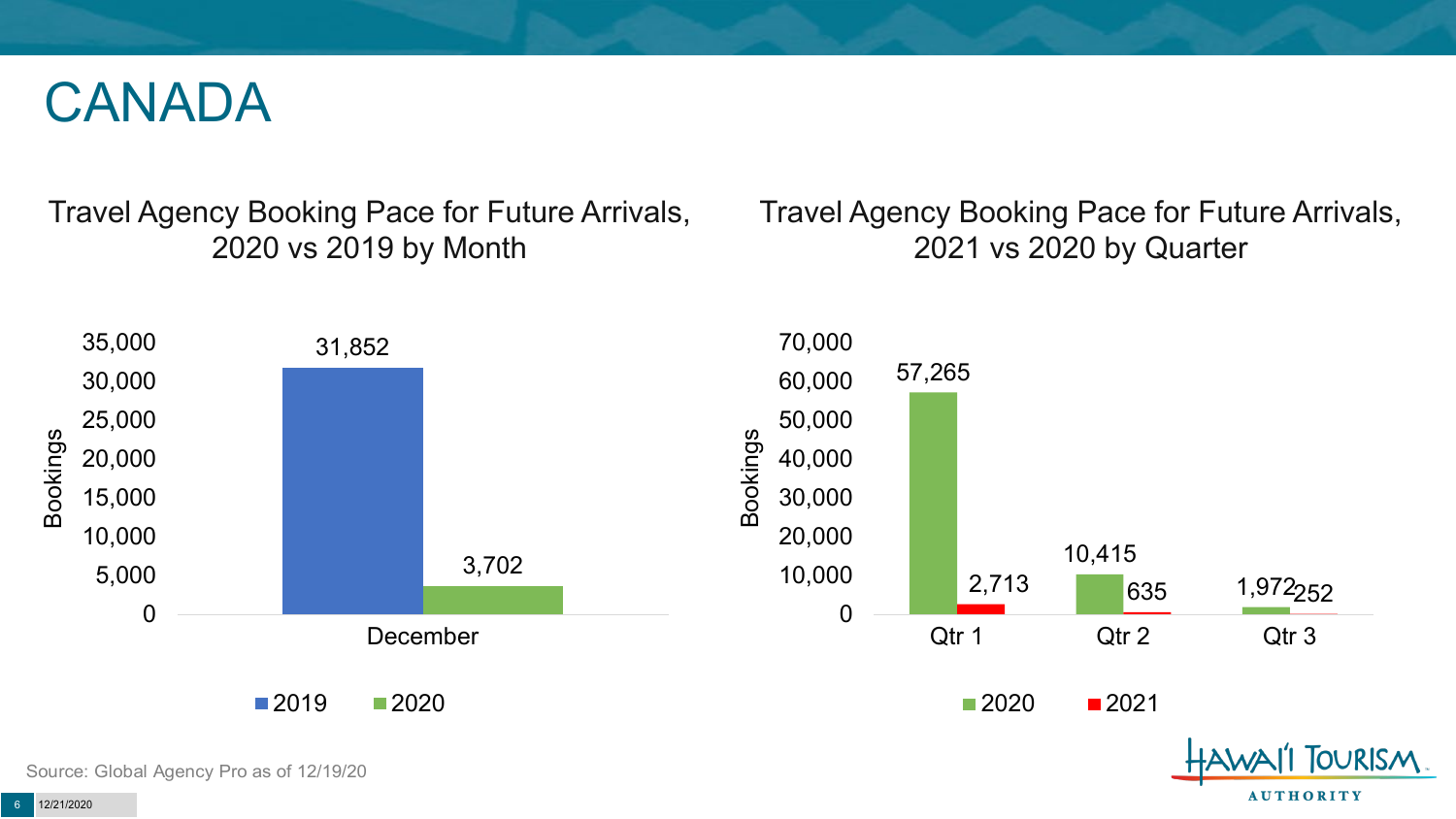## AUSTRALIA

Travel Agency Booking Pace for Future Arrivals, 2020 vs 2019 by Month

Travel Agency Booking Pace for Future Arrivals, 2021 vs 2020 by Quarter

**AUTHORITY** 

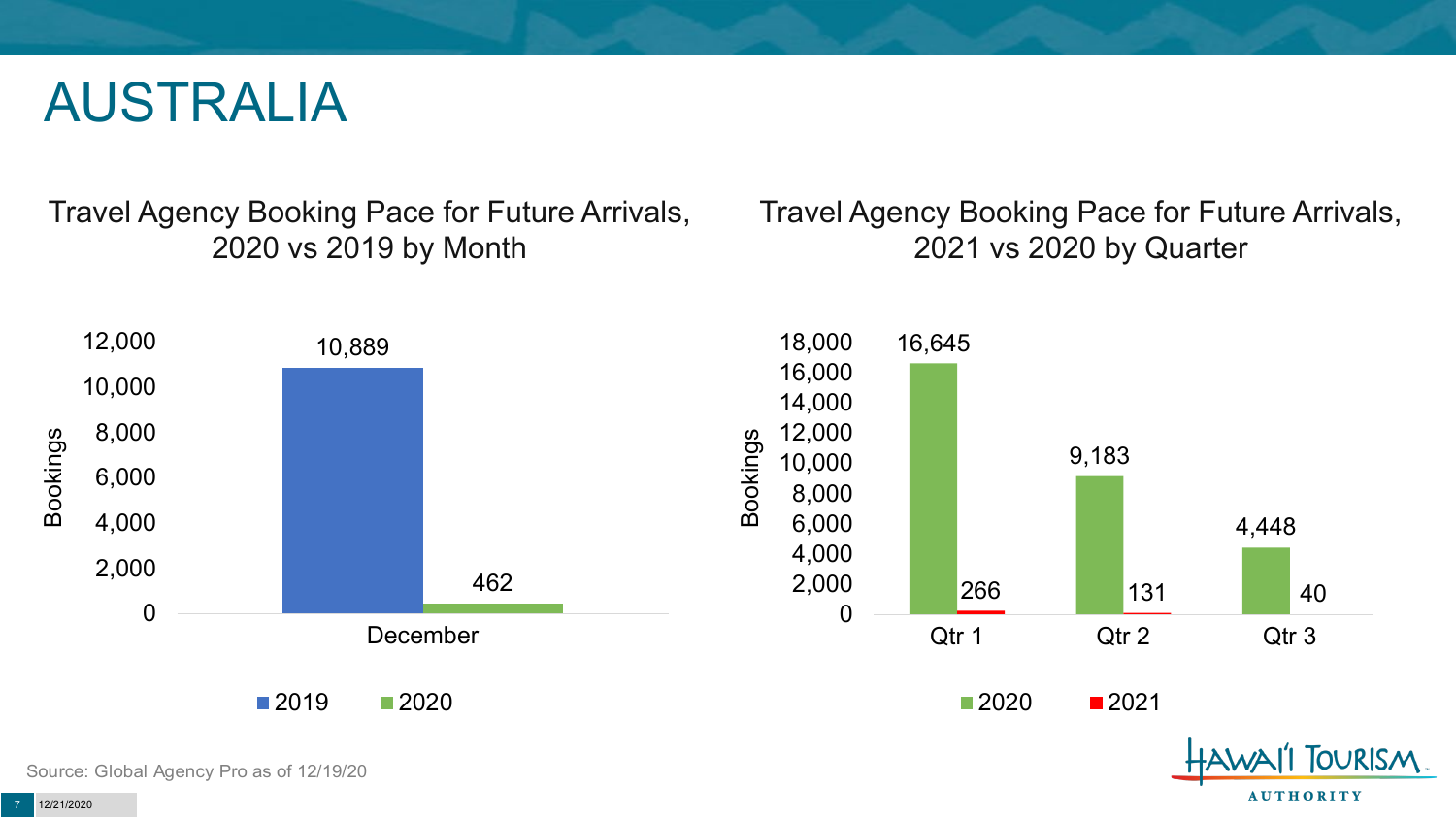# O'ahu by Month 2020

Travel Agency Booking Pace for Future Arrivals, 2020 vs 2019 - U.S.



#### Travel Agency Booking Pace for Future Arrivals, 2020 vs 2019 - Japan



Travel Agency Booking Pace for Future Arrivals, 2020 vs 2019 - Canada

Travel Agency Booking Pace for Future Arrivals, 2020 vs 2019 - Australia

**TOURISM** 

**AUTHORITY** 



Source: Global Agency Pro as of 12/19/20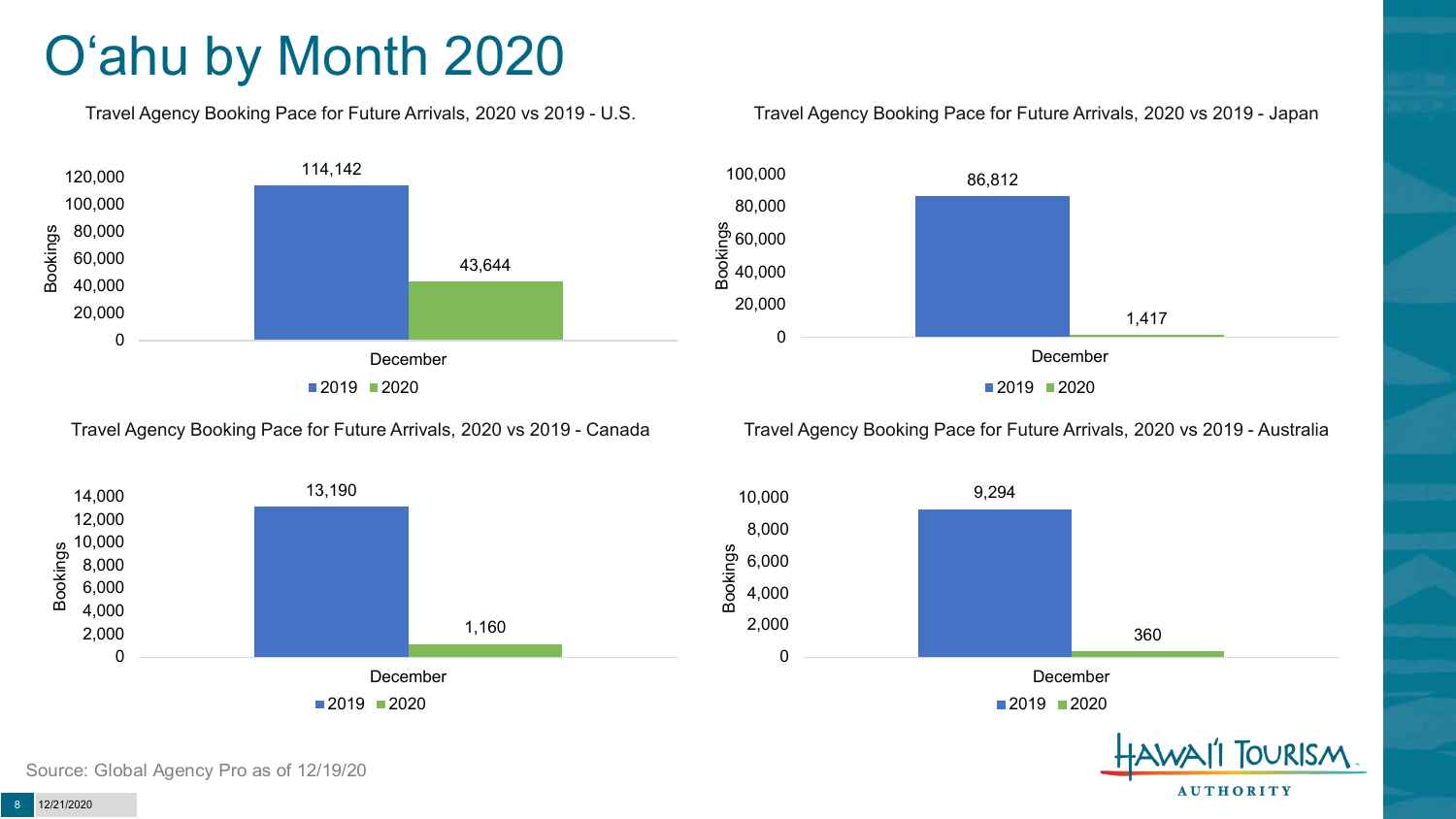# O'ahu by Quarter 2021

Travel Agency Booking Pace for Future Arrivals, 2021 vs 2020 - U.S.



Travel Agency Booking Pace for Future Arrivals, 2021 vs 2020 - Canada





Travel Agency Booking Pace for Future Arrivals, 2021 vs 2020 - Australia





**OURISM AUTHORITY** 

9 12/21/2020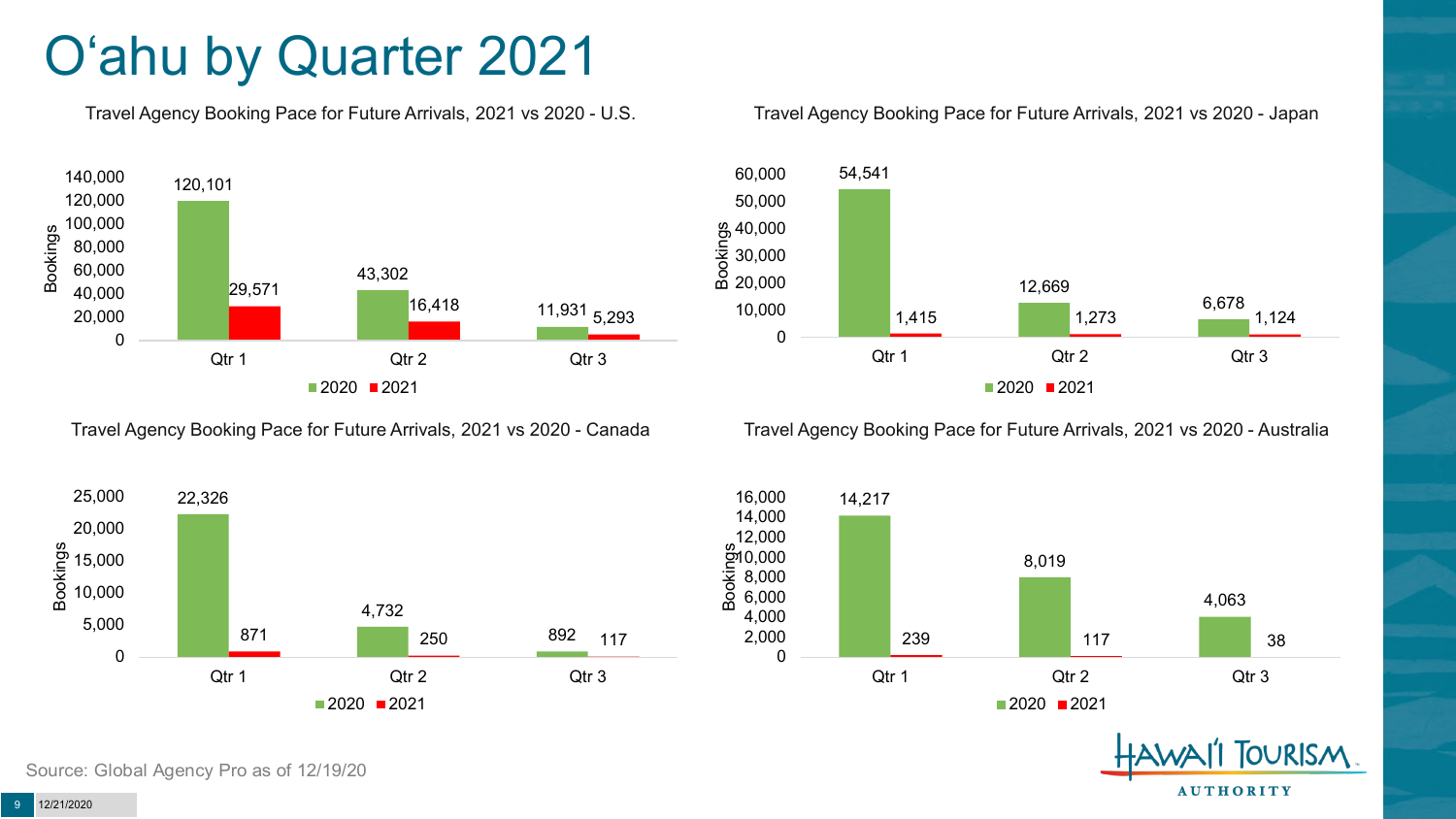# Maui by Month 2020

Travel Agency Booking Pace for Future Arrivals, 2020 vs 2019 - U.S.



Travel Agency Booking Pace for Future Arrivals, 2020 vs 2019 - Canada





Travel Agency Booking Pace for Future Arrivals, 2020 vs 2019 - Australia



800 713 700 600 500 400 300 200 60 100 0 December  $2019$  2020 **TOURISM** 

**AUTHORITY** 

Source: Global Agency Pro as of 12/19/20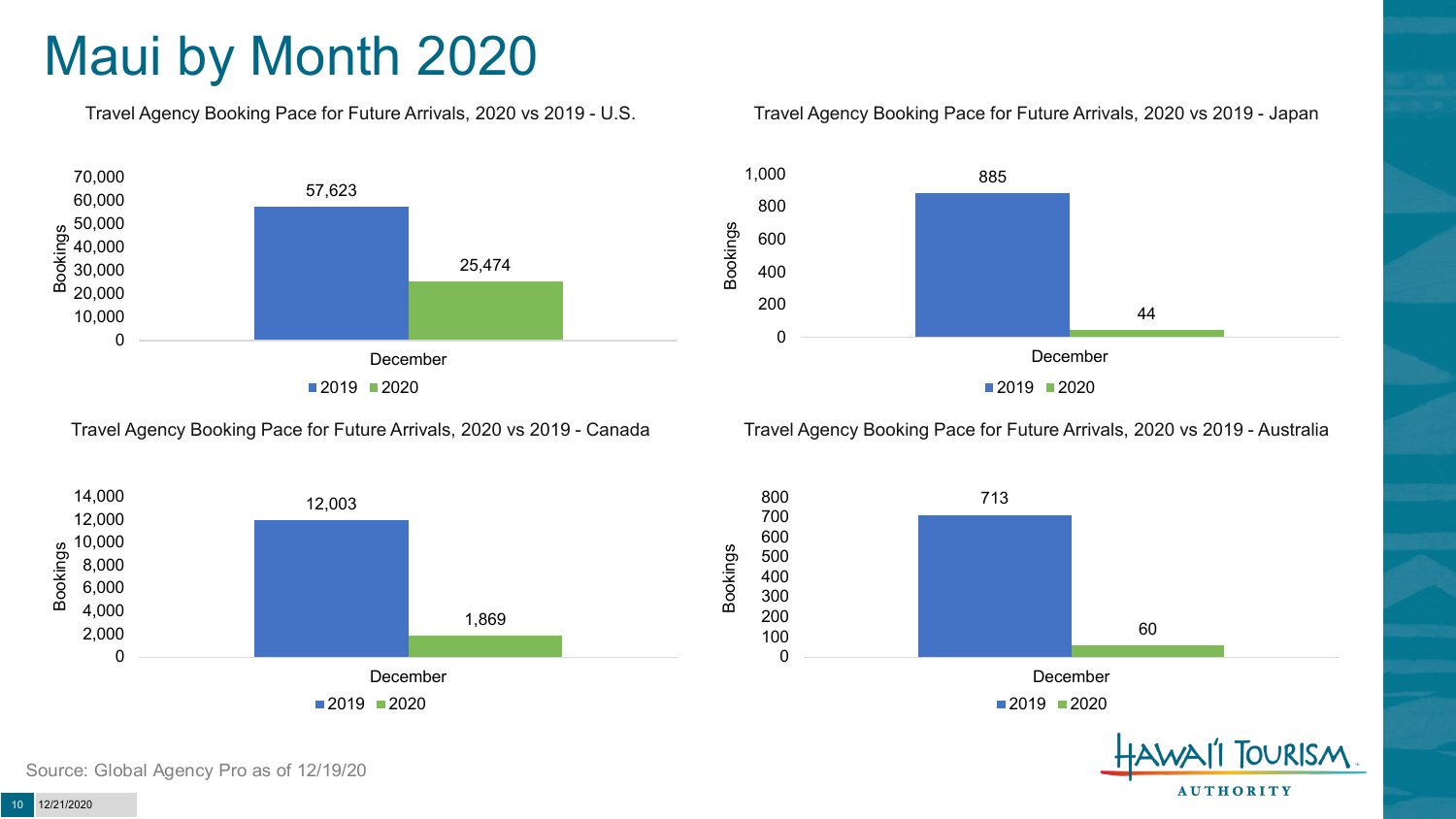## Maui by Quarter 2021

Travel Agency Booking Pace for Future Arrivals, 2021 vs 2020 - U.S.



Travel Agency Booking Pace for Future Arrivals, 2021 vs 2020 - Canada





Travel Agency Booking Pace for Future Arrivals, 2021 vs 2020 - Australia





**TOURISM AUTHORITY**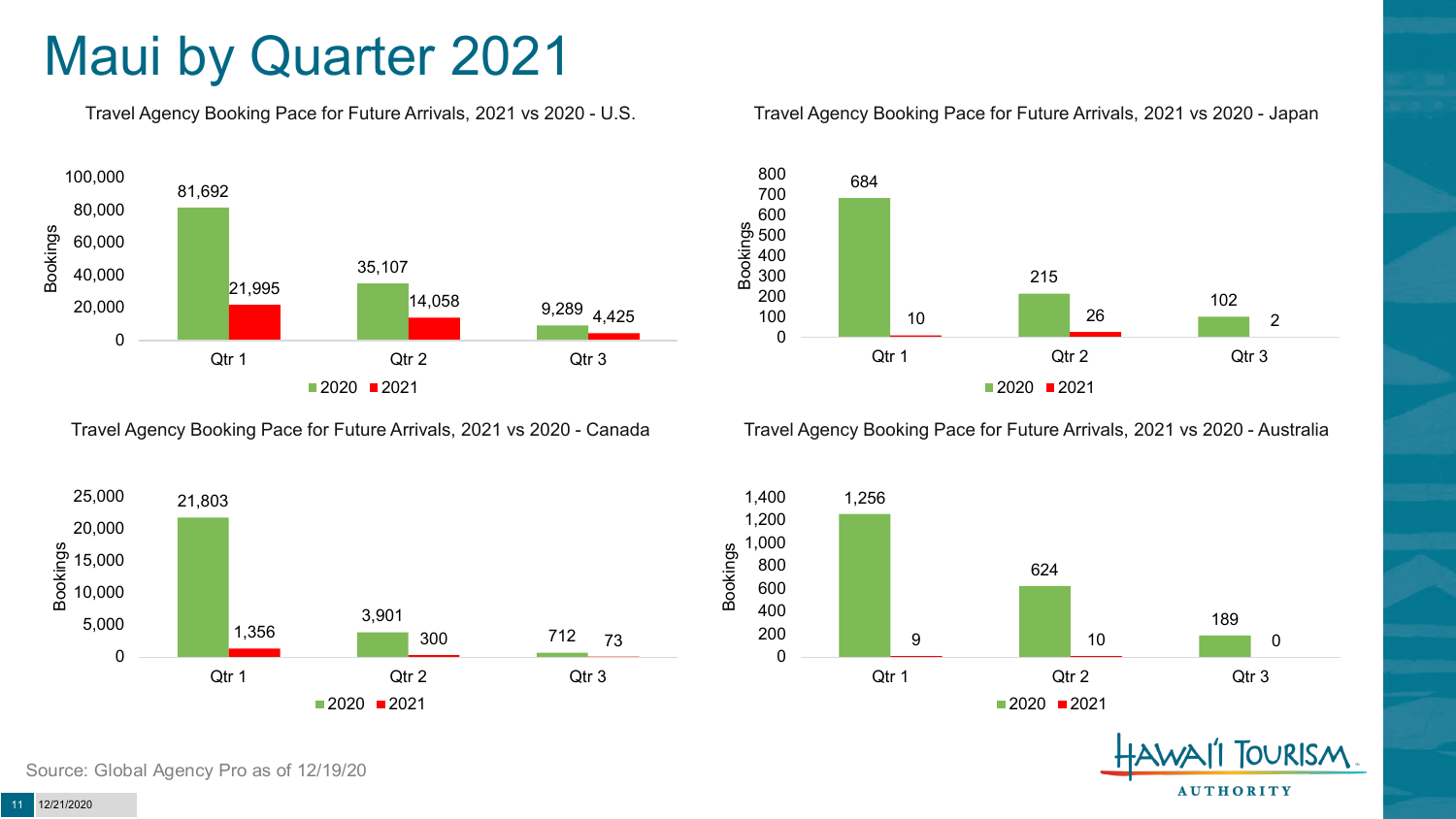# Moloka'i by Month 2020

Travel Agency Booking Pace for Future Arrivals, 2020 vs 2019 - U.S.



Travel Agency Booking Pace for Future Arrivals, 2020 vs 2019 - Canada





Travel Agency Booking Pace for Future Arrivals, 2020 vs 2019 - Australia



2  $\Omega$ 0 0.5 1 1.5 2 2.5 December  $2019$  2020

**TOURISM AUTHORITY**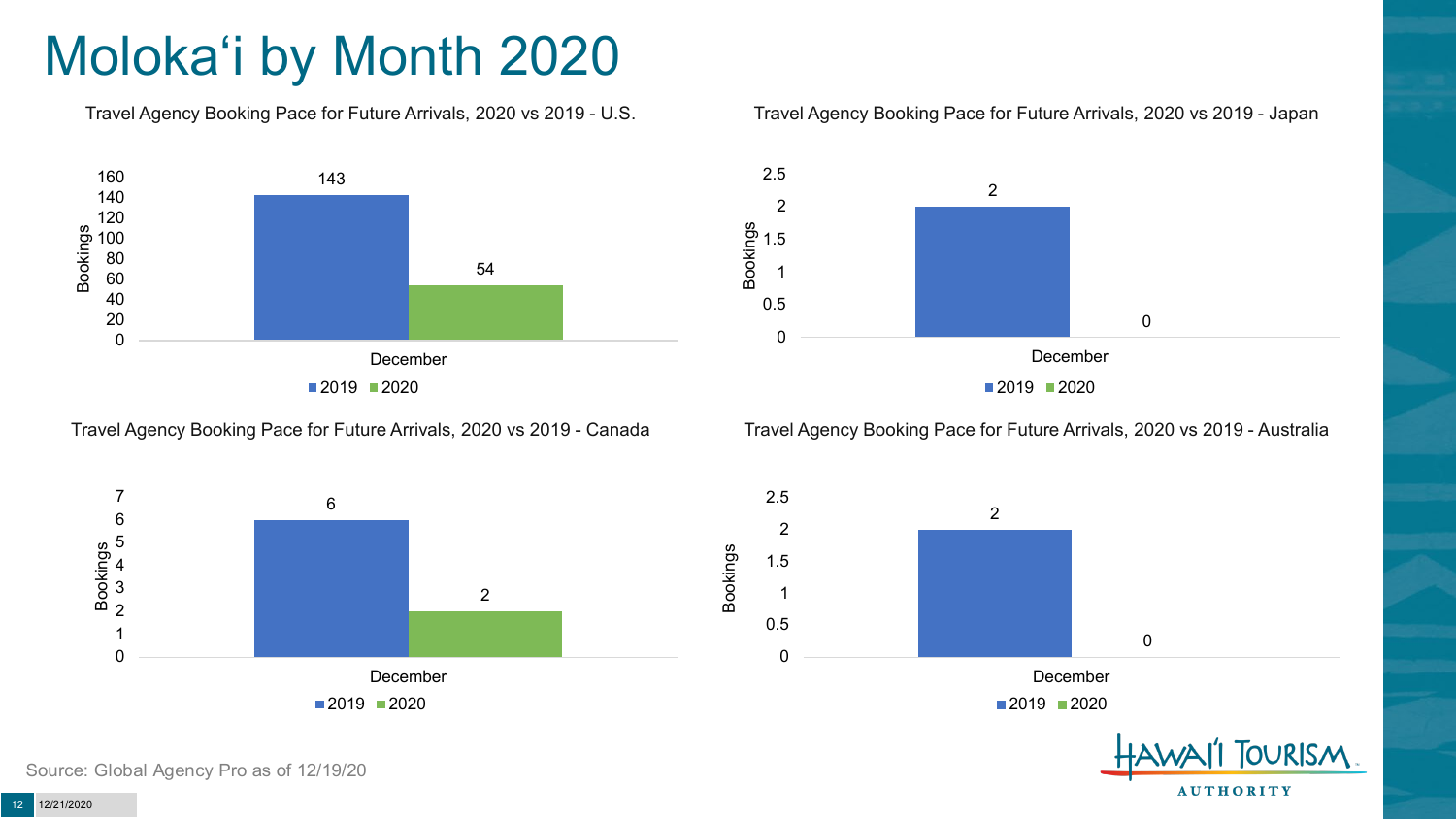# Moloka'i by Quarter 2021

Travel Agency Booking Pace for Future Arrivals, 2021 vs 2020 - U.S.



Travel Agency Booking Pace for Future Arrivals, 2021 vs 2020 - Canada



#### Travel Agency Booking Pace for Future Arrivals, 2021 vs 2020 - Japan



Travel Agency Booking Pace for Future Arrivals, 2021 vs 2020 - Australia





Source: Global Agency Pro as of 12/19/20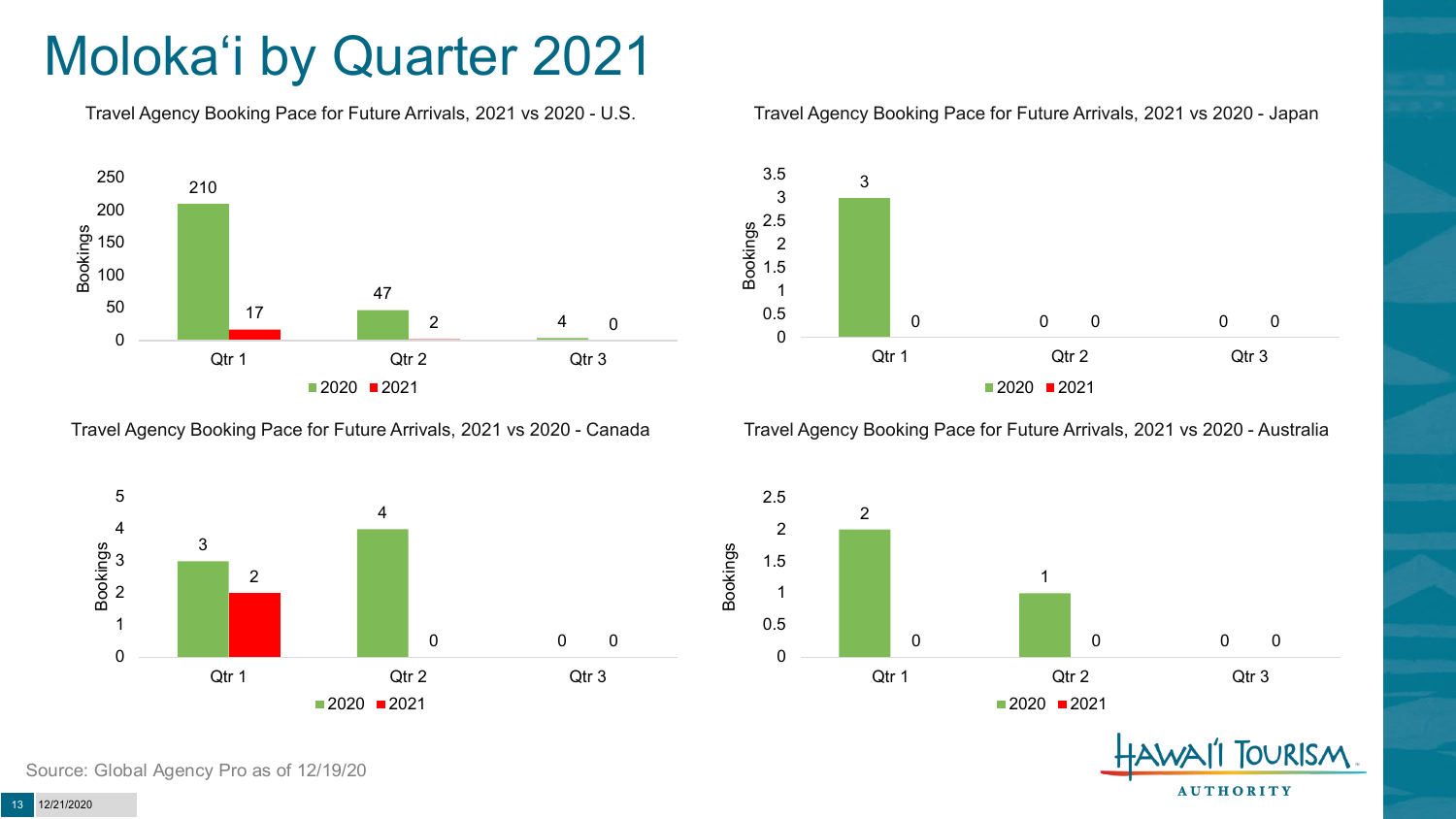# Lāna'i by Month 2020

Travel Agency Booking Pace for Future Arrivals, 2020 vs 2019 - U.S.



Travel Agency Booking Pace for Future Arrivals, 2020 vs 2019 - Canada

#### Travel Agency Booking Pace for Future Arrivals, 2020 vs 2019 - Japan



Travel Agency Booking Pace for Future Arrivals, 2020 vs 2019 - Australia

**AUTHORITY** 



Source: Global Agency Pro as of 12/19/20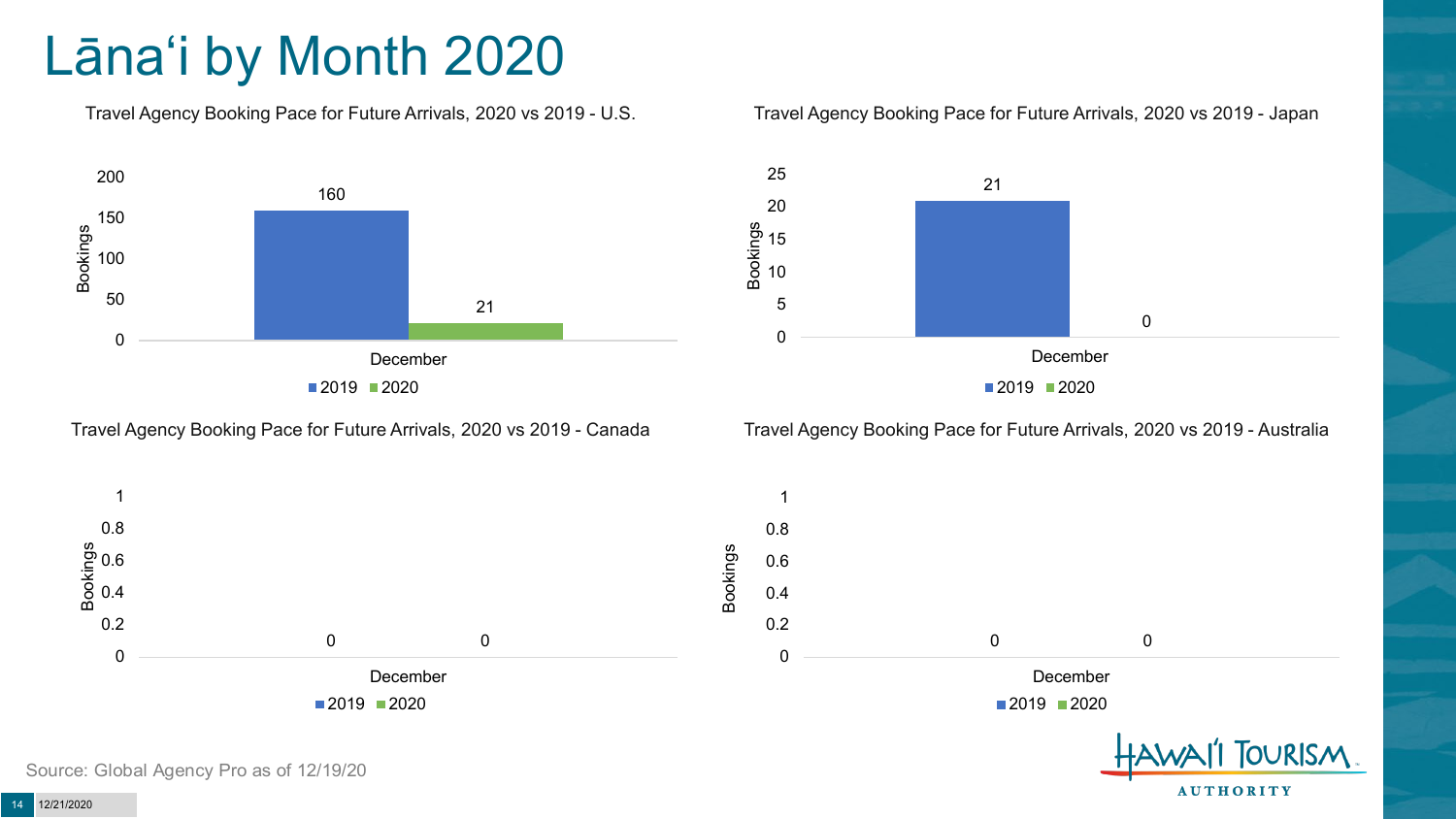## Lāna'i by Quarter 2021

Travel Agency Booking Pace for Future Arrivals, 2021 vs 2020 - U.S.



Travel Agency Booking Pace for Future Arrivals, 2021 vs 2020 - Canada





Travel Agency Booking Pace for Future Arrivals, 2021 vs 2020 - Australia





Source: Global Agency Pro as of 12/19/20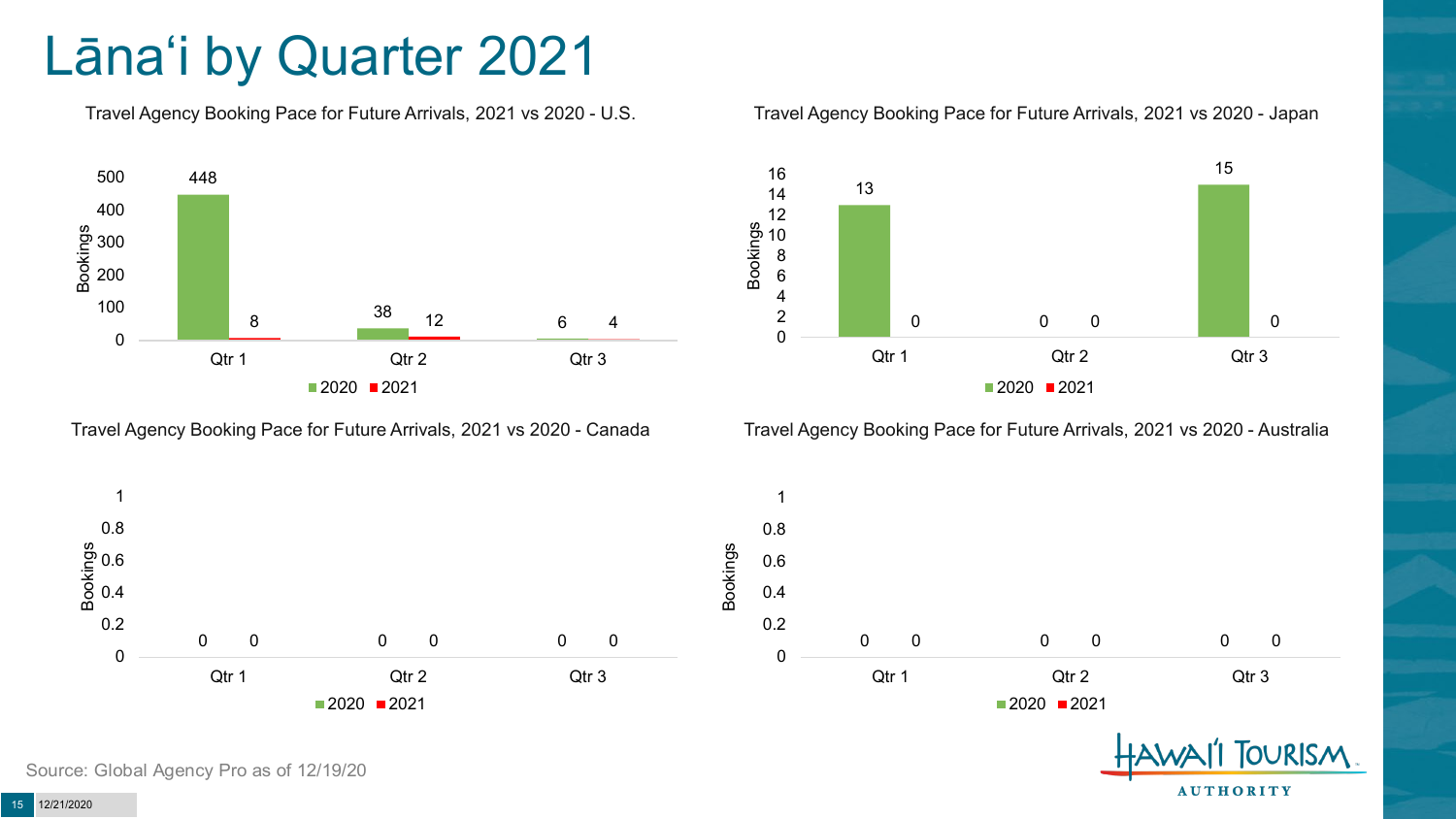# Kaua'i by Month 2020

Travel Agency Booking Pace for Future Arrivals, 2020 vs 2019 - U.S.



Travel Agency Booking Pace for Future Arrivals, 2020 vs 2019 - Canada





Travel Agency Booking Pace for Future Arrivals, 2020 vs 2019 - Australia



400 343 350 300 250 200 150 100 50 1 0 December  $2019$  2020 **TOURISM** 

**AUTHORITY**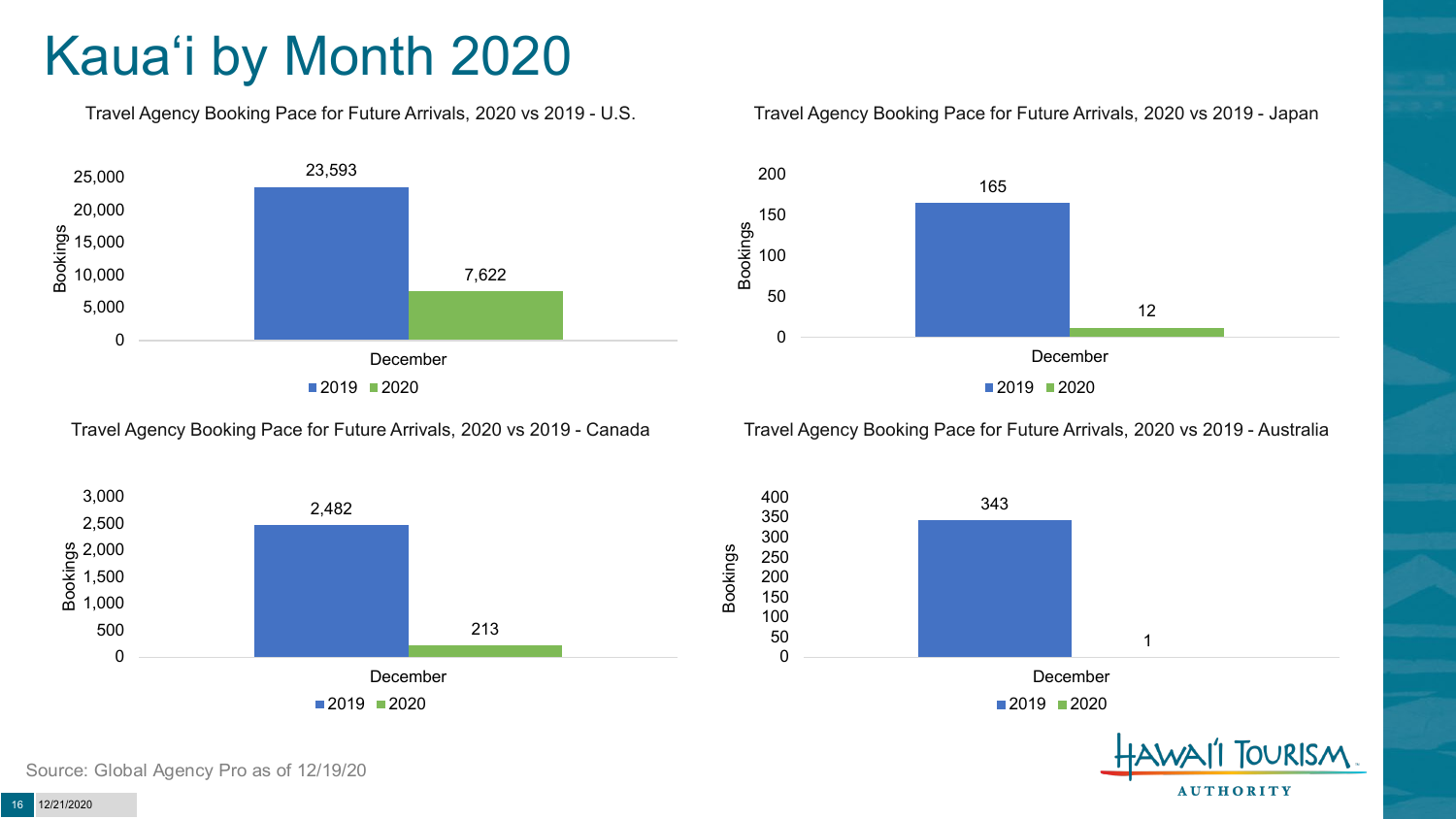# Kaua'i by Quarter 2021

Travel Agency Booking Pace for Future Arrivals, 2021 vs 2020 - U.S.



Travel Agency Booking Pace for Future Arrivals, 2021 vs 2020 - Canada



Qtr 1 Qtr 2 Qtr 3

 $2020$  2021

Source: Global Agency Pro as of 12/19/20

#### Travel Agency Booking Pace for Future Arrivals, 2021 vs 2020 - Japan



Travel Agency Booking Pace for Future Arrivals, 2021 vs 2020 - Australia



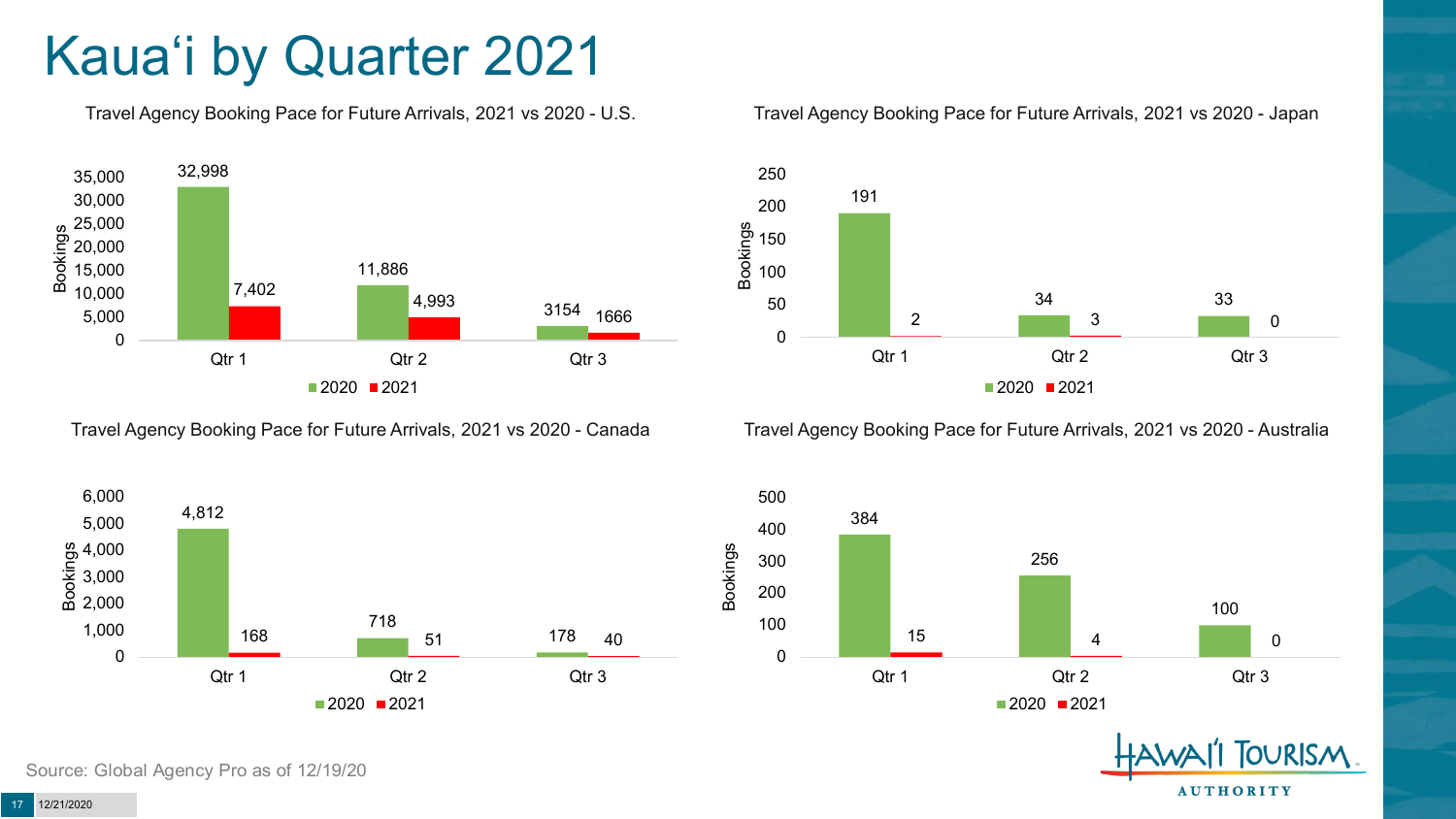# Hawai'i Island by Month 2020

Travel Agency Booking Pace for Future Arrivals, 2020 vs 2019 - U.S.

### Travel Agency Booking Pace for Future Arrivals, 2020 vs 2019 - Japan



4,919 74 0 1,000 2,000 3,000  $\frac{6}{5}$  4,000<br> $\frac{6}{5}$  3,000<br>0 2.000 5,000 6,000 December ■2019 2020

Travel Agency Booking Pace for Future Arrivals, 2020 vs 2019 - Canada

Travel Agency Booking Pace for Future Arrivals, 2020 vs 2019 - Australia





**AUTHORITY** 

Source: Global Agency Pro as of 12/19/20